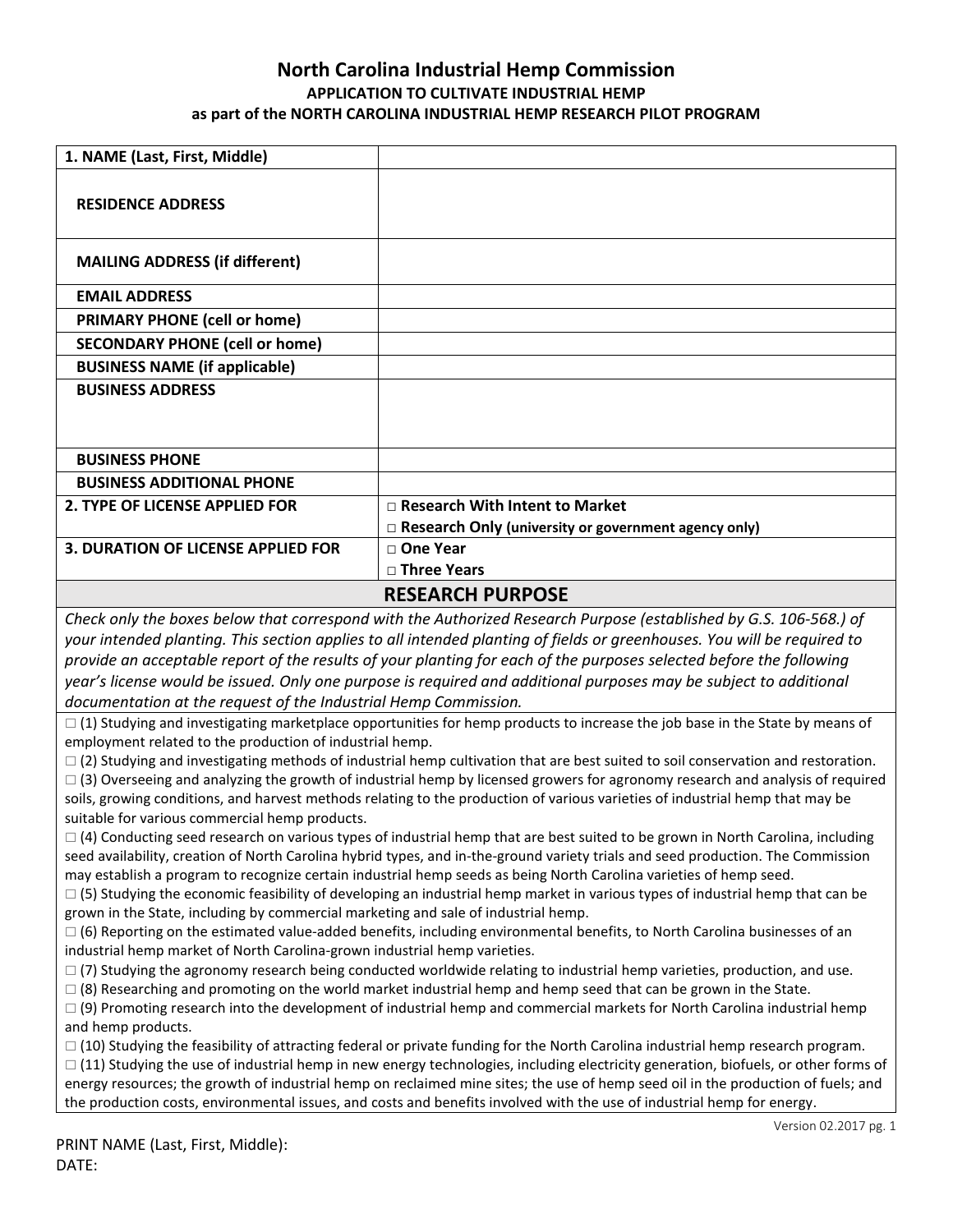### **North Carolina Industrial Hemp Commission APPLICATION TO CULTIVATE INDUSTRIAL HEMP as part of the NORTH CAROLINA INDUSTRIAL HEMP RESEARCH PILOT PROGRAM**

*Please sign and attest to the following statement:* 

If approved to cultivate industrial hemp in the North Carolina Industrial Hemp Pilot Program, I agree to pursue the above checked research purpose established by G.S. 106-568.55, collect data that meets the purpose, and report the results to North Carolina State University, North Carolina Agricultural &Technical State University, as well as to the North Carolina Industrial Hemp Commission on an annual basis in a manner of which I will be informed after receiving the license. I understand that failure to do so will result in revocation of this license and make me ineligible for future licenses until an acceptable report is received. Further, I understand that by signing below, this constitutes a written agreement with North Carolina State University, North Carolina Agricultural &Technical State University for my cooperation with them to provide research data and information and to be available and willing to provide additional information to clarify my reported information and data.

Print Full Name: Sign: Sign:

| <b>INTENDED PLANTING INFORMATION</b>                                                                                                                                           |                       |
|--------------------------------------------------------------------------------------------------------------------------------------------------------------------------------|-----------------------|
| 4. Size of Intended Planting Area                                                                                                                                              | Acres                 |
| A licensee must pay a \$250 initial fee in addition to an<br>annual fee of \$250 for less than 50 acres or \$500 for<br>more than 50 acres, as well as a \$2/acre or \$2/1,000 |                       |
|                                                                                                                                                                                | Greenhouse (sq. feet) |
| square feet of greenhouse fee.                                                                                                                                                 |                       |
| 5. County of Intended Planting                                                                                                                                                 |                       |
| <b>6. GPS Coordinates of each intended</b>                                                                                                                                     |                       |
| planting in decimal degrees (Ex. lat                                                                                                                                           |                       |
| 34.62273° lon -76.52456°)                                                                                                                                                      |                       |
| Provide a copy of the field map to locate                                                                                                                                      |                       |
| the center of the planting area.                                                                                                                                               |                       |
|                                                                                                                                                                                |                       |
|                                                                                                                                                                                |                       |
|                                                                                                                                                                                |                       |
|                                                                                                                                                                                |                       |
|                                                                                                                                                                                |                       |
|                                                                                                                                                                                |                       |
| 7. Names of Intended variety(s)                                                                                                                                                |                       |
| 8. Origin of Intended seed (country or state)                                                                                                                                  |                       |
| 9. Certifying agency for variety(s) (if                                                                                                                                        |                       |
| applicable or non-certified if none)                                                                                                                                           |                       |
| 10. Type of certification for each variety                                                                                                                                     |                       |
| (breeder, foundation, registered, certified,                                                                                                                                   |                       |
| non-certified, etc.).                                                                                                                                                          |                       |
| Please sign and attest to the following statement:                                                                                                                             |                       |
| Under penalty of law, I attest that the variety or varieties of industrial hemp seed and transplants shall include a                                                           |                       |
| certifying tag of varietal purity issued by NCCIA or another official certifying agency as defined in G.S. 106-277.2(23);                                                      |                       |
| or seed or transplants have accompanying documentation of being produced by a licensed grower within the state of                                                              |                       |
| production, and have accompanying documentation that the crop from which the seed or transplants were harvested                                                                |                       |
| had a THC analysis of 0.3% or less by dry weight.                                                                                                                              |                       |
| Print Full Name:                                                                                                                                                               | Sign:                 |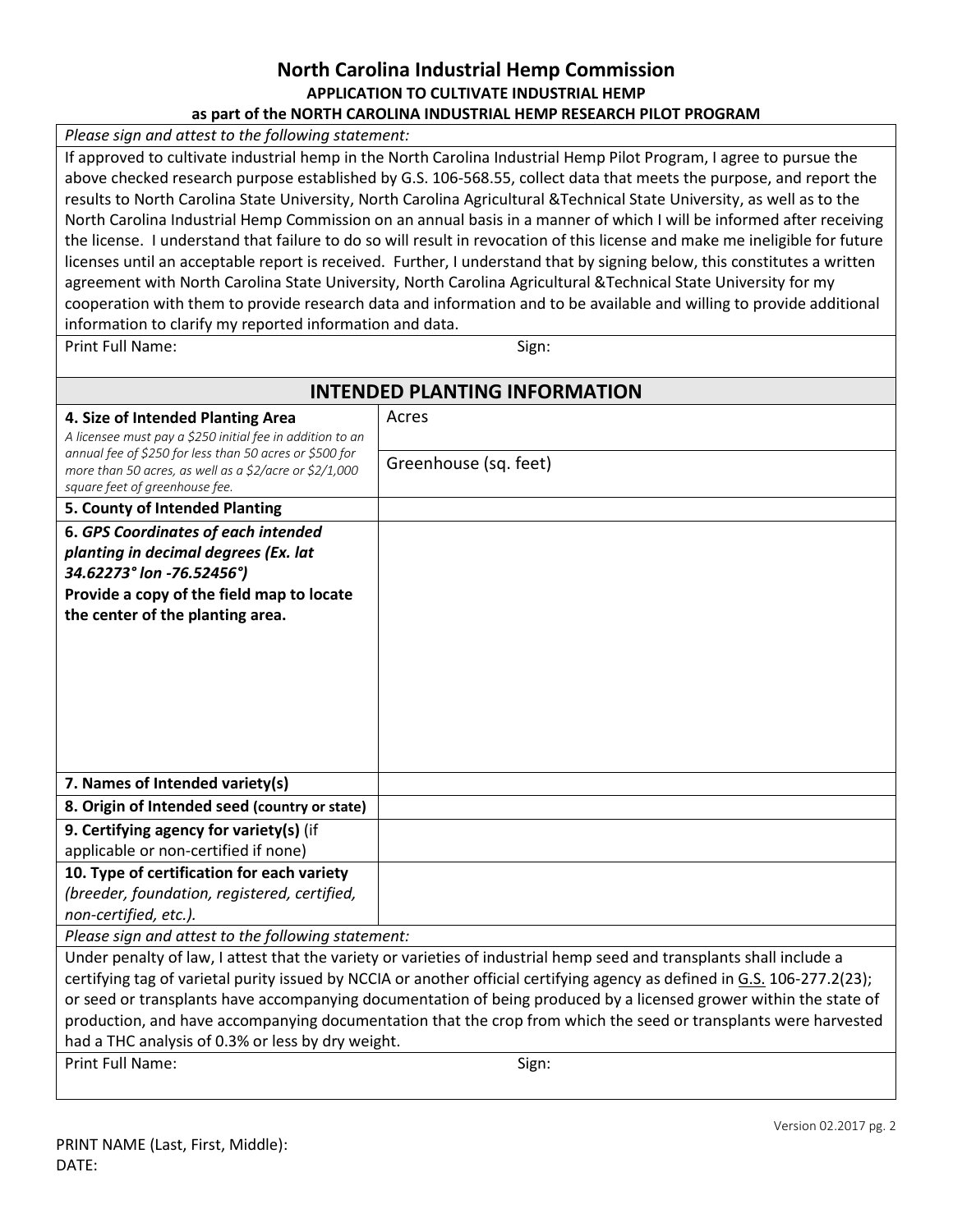| <b>INTENDED MARKET</b>                                                             |                                                                                                                        |
|------------------------------------------------------------------------------------|------------------------------------------------------------------------------------------------------------------------|
| (for "Research With Intent to Market" application only)                            |                                                                                                                        |
| 11. Intended marketable part of the plant                                          | □ Seed                                                                                                                 |
| (Check all that apply)                                                             | □ Fiber                                                                                                                |
|                                                                                    | $\Box$ Hurd                                                                                                            |
|                                                                                    | □ Cannabinoids (not including THC)                                                                                     |
|                                                                                    |                                                                                                                        |
|                                                                                    |                                                                                                                        |
| 12. Name and address of each entity who                                            |                                                                                                                        |
| has tentatively or contractually agreed to                                         |                                                                                                                        |
| purchase each of the checked plant parts                                           |                                                                                                                        |
| in 11.                                                                             |                                                                                                                        |
|                                                                                    |                                                                                                                        |
|                                                                                    |                                                                                                                        |
|                                                                                    |                                                                                                                        |
|                                                                                    |                                                                                                                        |
| <b>BONA FIDE FARMER CERTIFICATION</b>                                              |                                                                                                                        |
| 13. Please check the appropriate box to                                            | □For individual filers, Schedule F of the Form 1040, U.S. Individual                                                   |
| the right and attach the documentation to                                          | <b>Income Tax Return</b>                                                                                               |
| this application to demonstrate the                                                | □For S corporation filers, Page 1 and Schedule B, of the Form 1120S,                                                   |
| applicant was a bona fide farmer                                                   | U.S. Income Tax Return for S Corporation                                                                               |
| according to its most recent tax filing.                                           | □For C corporation filers, Page 1 and Schedule K, of the form 1120, U.S.                                               |
|                                                                                    | <b>Corporation Income Tax Return</b>                                                                                   |
|                                                                                    | □For partnership filers, Page 1 of the Form 1065, U.S. Return of                                                       |
|                                                                                    | Partnership Income and Schedule F of the Form 1040, U.S. Individual                                                    |
|                                                                                    | <b>Income Tax Return</b>                                                                                               |
| <b>STORAGE OF HARVESTED PLANT PARTS</b>                                            |                                                                                                                        |
| 14. County of each intended storage area /<br>structure for harvested plant parts. |                                                                                                                        |
|                                                                                    |                                                                                                                        |
| 15. GPS Coordinates of each intended                                               |                                                                                                                        |
| storage area / structure for harvested                                             |                                                                                                                        |
| plant parts. (Ex. lat 34.62273° lon -                                              |                                                                                                                        |
| 76.52456°)                                                                         |                                                                                                                        |
| Provide a copy of the location map to                                              |                                                                                                                        |
| locate the storage area / structure for                                            |                                                                                                                        |
| harvested plant parts.                                                             |                                                                                                                        |
|                                                                                    | This is the end of information collection for the annication. The following page is the agreement and attestation page |

This is the end of information collection for the application. The following page is the agreement and attestation page required to process this application. Be sure to complete as instructed and sign the agreement page included with the application. It is vital you complete every portion of this application including the space provided for your printed name and date at the bottom of each page.

The application's approval or rejection will be notified by mail if your application is approved. You will then be required to complete an acceptance document and return that with the designated fees within 30 days of your approval. After an approval, and your acceptance documents and check have been received for processing you will be issued a license by the North Carolina Industrial Hemp Commission.